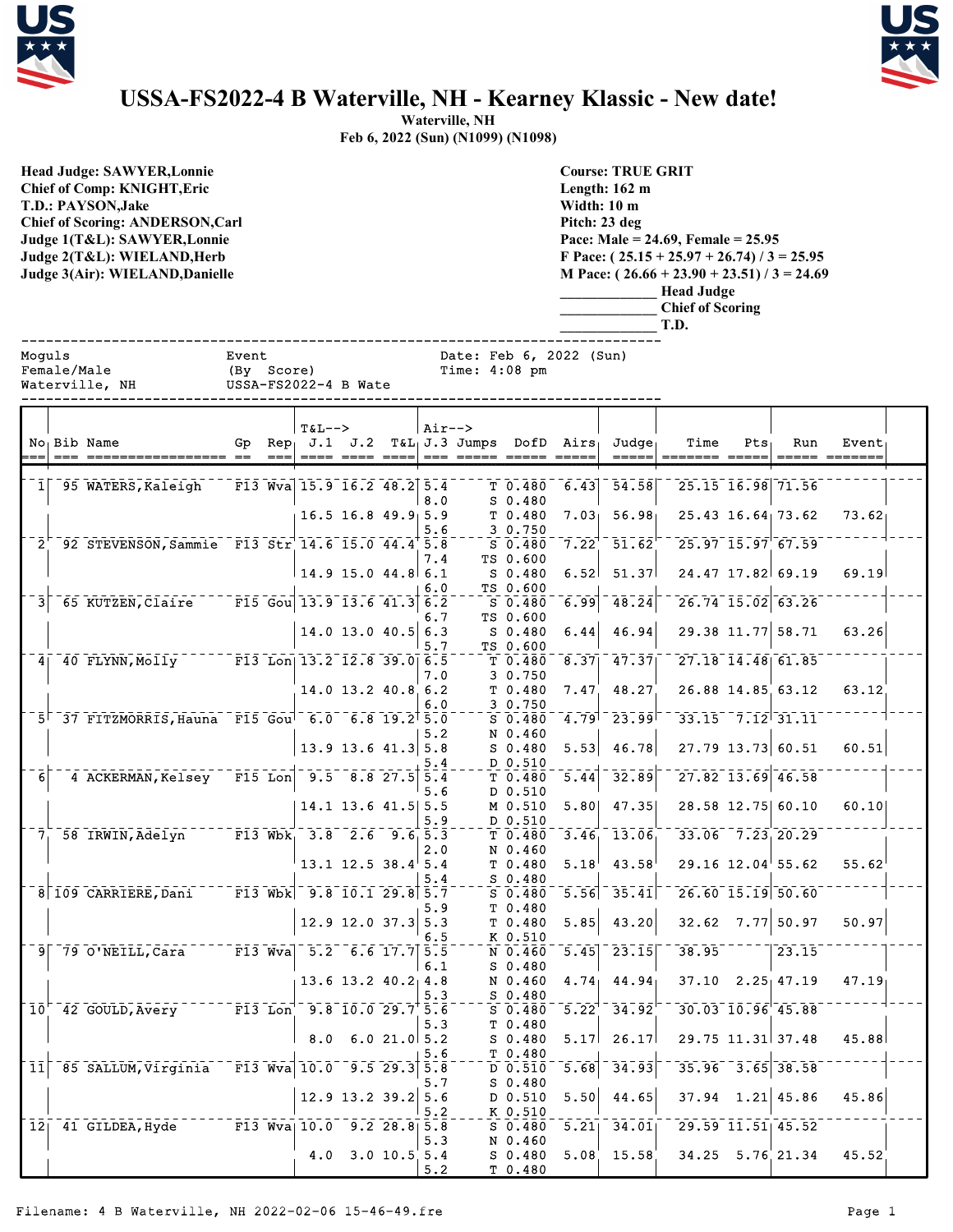Moguls Event Date: Feb 6, 2022 (Sun)<br>
Female/Male (By Score) Time: 4:08 pm

|                 |      |                                                                                    |           | $T&L-->$                                  |                                   |                  | Air-->             |                                              |                                |                                                 |                                                                            |     |                                             |                      |  |
|-----------------|------|------------------------------------------------------------------------------------|-----------|-------------------------------------------|-----------------------------------|------------------|--------------------|----------------------------------------------|--------------------------------|-------------------------------------------------|----------------------------------------------------------------------------|-----|---------------------------------------------|----------------------|--|
|                 |      | No Bib Name                                                                        |           |                                           |                                   |                  |                    |                                              |                                | Gp Rep J.1 J.2 T&L J.3 Jumps DofD Airs Judge    | Time                                                                       | Pts | Run                                         | Event<br>=== ======= |  |
| 13 <sup>1</sup> |      | 52 HENSON, Anna                                                                    | $F11$ Cro |                                           | $6.5$ $5.2$ $17.5$ $4.8$          |                  |                    | T0.480                                       | 5.18                           | 22.73                                           | 41.62                                                                      |     | 22.73                                       |                      |  |
|                 |      |                                                                                    |           |                                           | $10.9$ 11.8 34.1 5.3              |                  | 6.0<br>5.7         | $S$ 0.480<br>T <sub>0.480</sub><br>$S$ 0.480 | 5.27                           | 39.32                                           |                                                                            |     | $34.11$ $5.93$ $45.25$                      | 45.25                |  |
|                 |      | $14$ <sup>-38</sup> FLAIG, Lily F11 Wva <sub>l</sub> 10.0 11.5 32.3 4.9            |           |                                           |                                   |                  |                    | $S$ 0.480<br>N 0.460                         | 4.65                           | 36.90                                           | $34.50 - 5.45$ $42.35$                                                     |     |                                             |                      |  |
|                 |      |                                                                                    |           |                                           | $7.0$ 8.0 22.5 6.5                |                  | 5.0<br>6.0         | N 0.460<br>$S$ 0.480                         | 5.87 <sup>′</sup>              | 28.37'                                          |                                                                            |     | 28.52 12.83 41.20                           | 42.35                |  |
|                 |      |                                                                                    |           |                                           |                                   |                  |                    | $S$ 0.480                                    |                                | $\frac{1}{4.56}$ $\frac{1}{2.36}$               | $-41.35$ $-12.36$                                                          |     |                                             |                      |  |
|                 |      |                                                                                    |           |                                           | $7.9$ 8.1 24.0 5.0                |                  | 4.5<br>5.7         | T 0.480<br>N 0.460<br>$S$ 0.480              | 5.03                           | 29.03                                           |                                                                            |     | $34.34$ 5.65 34.68                          | 34.68                |  |
|                 |      | $16^-$ 64 KING, Sierra F11 Wva 7.0 7.4 21.6 5.3                                    |           |                                           |                                   |                  | 5.0                | $S_0.480$<br>D 0.510                         | 5.09                           |                                                 | $26.69$ <sup>--</sup> 35.68 <sup>-4</sup> .00 <sup>-30.69</sup>            |     |                                             |                      |  |
|                 |      |                                                                                    |           |                                           | $8.8$ 9.0 26.7 5.6                |                  | 5.0                | $S$ 0.480<br>N 0.460                         |                                |                                                 | $4.98$ 31.68 37.37 1.91 33.59                                              |     |                                             | 33.59                |  |
|                 |      | $17^{+23}$ CARROLL, Ayla F11 Cro 7.0 6.2 19.8 4.3                                  |           |                                           |                                   |                  | 6.3                | N 0.460<br>$S$ 0.480                         |                                | $4.99 - 24.79$                                  | $-37.51 - 1.74$ 26.53                                                      |     |                                             |                      |  |
|                 |      |                                                                                    |           |                                           | $5.0 \t 6.0 \t 16.5^{\dagger}4.9$ |                  | 5.8                | T 0.480<br>S 0.480                           | 5.13                           | 21.63                                           | $36.94$ $2.44$ $24.07$                                                     |     |                                             | 26.53                |  |
|                 |      | 18 31 DIAMANTOPOULOS, Ca F09 Lon 5.4 5.4 16.2 4.8                                  |           |                                           |                                   |                  |                    | $S$ 0.480                                    |                                | $4.37$ $20.57$                                  | $39.35$ <sup>------</sup> 20.57                                            |     |                                             |                      |  |
|                 |      |                                                                                    |           | 6.0                                       |                                   | $6.1$ 18.1 $5.0$ | 4.5<br>4.8         | N 0.460<br>$S_0.480$<br>N 0.460              | 4.60                           | 22.75                                           | 39.00                                                                      |     | 22.75                                       | 22.75                |  |
|                 |      | 19 61 KELLEY, Amelia 77 F11 Lon 5.6 5.2 16.2 5.9                                   |           |                                           |                                   |                  | 4.8                | $S$ 0.480<br>T 0.480                         | $\overline{5.13}$              |                                                 | $\frac{1}{21.33}$ $\frac{1}{37.83}$ $\frac{1}{1.35}$ $\frac{22.68}{22.68}$ |     |                                             |                      |  |
|                 |      |                                                                                    |           |                                           | $4.0$ $4.8$ $13.2$ 5.3            |                  | 5.6                | $S_0.480$<br>T 0.480                         |                                | $5.22$ , $18.42$                                | 39.66                                                                      |     | 18.42                                       | 22.68                |  |
|                 |      | $20^{-7}$ 32 DIAMANTOPOULOS, El F13 Lon <sup>1</sup> 3.9 2.8 10.0 <sup>1</sup> 5.5 |           |                                           |                                   |                  |                    | $S$ 0.480<br>N 0.460                         | $\overline{5.03}$ <sup>1</sup> |                                                 | $-15.\overline{08}$ $-34.84$ $-5.\overline{03}$ $-20.11$                   |     |                                             |                      |  |
|                 |      |                                                                                    |           |                                           | $0.1$ 0.1 0.3 5.6                 |                  | 5.2<br>5.3         | $S_0.480$<br>$T_{-}$ $T_{-}$ 0.480           | 5.22                           | 5.52                                            | 44.12                                                                      |     | $\vert$ 5.52                                | 20.11                |  |
|                 |      | 21 71 MARCHAND, Annabell F15 Gou 4.1 5.6 14.5 5.4                                  |           |                                           |                                   |                  | 5.5                | $S$ 0.480<br>T 0.480                         |                                |                                                 | $\sqrt{5.23}$ $\sqrt{19.78}$ $\sqrt{40.86}$                                |     | $\frac{1}{1}$ 19.78                         |                      |  |
|                 |      |                                                                                    |           |                                           | $0.1$ 0.1 0.3                     |                  |                    |                                              |                                |                                                 | $0.30$ (none)                                                              |     | $\vert 0.30 \vert$                          | 19.78                |  |
|                 |      | 22 <sub>1</sub> 84 PRESTON, Hazel F11 Lon <sub>1</sub>                             |           |                                           |                                   | $dns_1$          |                    |                                              | $dns_1$                        |                                                 | $\frac{1}{2}$ (none)                                                       |     | $ -\frac{1}{\text{dns}}$                    |                      |  |
|                 |      |                                                                                    |           |                                           | 4.3 $3.8$ 12.1 5.3                |                  | 5.0                | $S$ $0.480$<br>N 0.460                       | 4.84 <sup>′</sup>              |                                                 | 16.99'1:10.61                                                              |     | 16.99                                       | $16.99^{\circ}$      |  |
|                 |      | $23$ 115 HEWITT, Lillian F09 Cro 3.0 2.6 8.4 6.0                                   |           |                                           |                                   |                  | 5.6                | N 0.460<br>$S_0.480$                         |                                |                                                 | $\overline{5.44}$ $\overline{13.84}$ $\overline{9.74}$ $\overline{13.84}$  |     |                                             |                      |  |
|                 |      |                                                                                    |           |                                           | 1.1 2.0 4.7 4.8                   |                  | 4.8                | N 0.460<br>$S$ 0.480                         | 4.50                           |                                                 | $9.15 \mid 1:00.39$                                                        |     | $\begin{array}{c} \boxed{9.15} \end{array}$ | 13.84                |  |
|                 |      | $\sqrt{24}$ 76 MEI, Grace F15 Wva 2.0 2.6 6.9 4.9                                  |           |                                           |                                   |                  | 5.6                | $T$ 0.480 $^{-1}$<br>$S$ 0.480               |                                |                                                 | $\frac{1}{2}$ 5.03 $\frac{1}{2}$ 11.93 $\frac{1}{2}$ $\frac{1}{3}$ 39.45   |     | $\frac{1}{11.93}$                           |                      |  |
|                 |      |                                                                                    |           |                                           | $0.1 \quad 1.0$                   |                  | $1.7$   5.3<br>4.2 | T 0.480<br>$S_0.480$                         | 4.55                           | 6.20                                            | 44.60                                                                      |     | 6.20                                        | 11.93                |  |
| 25 <sup>2</sup> |      | 80 PEDRO, Olivia                                                                   | F11 Wva   |                                           |                                   | dns              |                    |                                              | dns                            |                                                 | (none)                                                                     |     | dns                                         |                      |  |
|                 |      |                                                                                    |           |                                           |                                   | dns              |                    |                                              | dns                            |                                                 | (none)                                                                     |     | dns                                         | dns                  |  |
| 25              |      | 44 GROCKI, Maeve                                                                   |           | $\overline{F15}$ $\overline{Gsr}$ dns dns |                                   | dns              |                    |                                              | dns                            | dns                                             |                                                                            |     | dns                                         |                      |  |
|                 |      |                                                                                    |           |                                           |                                   | dns              |                    |                                              | dns                            |                                                 |                                                                            |     | dns                                         | dns                  |  |
|                 |      | 15 BULGER, Leyton                                                                  |           | $\overline{M15}$ Spe 17.3 16.9 51.3 7.5   |                                   |                  |                    | 3 0.650                                      | 8.64                           | 59.94                                           |                                                                            |     | 23.90 17.02 76.96                           |                      |  |
|                 |      |                                                                                    |           |                                           | $8.0$ $9.0$ $25.5$ 4.1            |                  | 9.2                | X 0.410<br>30.650                            | 5.85                           | 31.35                                           |                                                                            |     | $26.97$ 13.04 44.39                         | 76.96                |  |
|                 |      | 53 HENSON, Jackson                                                                 |           | M15 Cro 15.5 15.8 47.0 6.3                |                                   |                  | 7.8                | X 0.410<br>TS 0.500                          | $\sqrt{8.22}$                  | 55.17                                           | $\overline{24.16}$ $\overline{16.68}$ $\overline{71.85}$                   |     |                                             |                      |  |
|                 |      |                                                                                    |           |                                           | $17.1$ 16.8 50.9 5.0              |                  | 7.8<br>5.4         | 30.650<br>T 0.380<br>30.650                  | $5.41_1$                       | 56.26                                           |                                                                            |     | $22.36$ 19.01, 75.27                        | 75.27                |  |
|                 | 3' I | 46 HANSEN, Logan                                                                   |           | M13 Cro 17.2 17.2 51.6 5.3                |                                   |                  | 5.5                | TS 0.500<br>TT 0.500                         | $5.40$ <sup>T</sup>            | $-57.00$                                        | $23.51$ $\overline{17.52}$ $\overline{74.52}$                              |     |                                             |                      |  |
|                 |      |                                                                                    |           |                                           | $16.1$ 16.4 48.8 5.3              |                  | 5.6                | TS 0.500<br>TT 0.500                         | 5.45                           | 54.20                                           |                                                                            |     | 22.82 18.42 72.62                           | 74.52                |  |
|                 |      | 73 MATSON, Jack                                                                    |           | M15 Gou 17.5 17.8 52.9 7.9                |                                   |                  |                    | $S$ 0.380                                    |                                | $7.\overline{68}$ $\overline{60}.\overline{63}$ | $726.66$ $\overline{13.44}$ 74.07                                          |     |                                             |                      |  |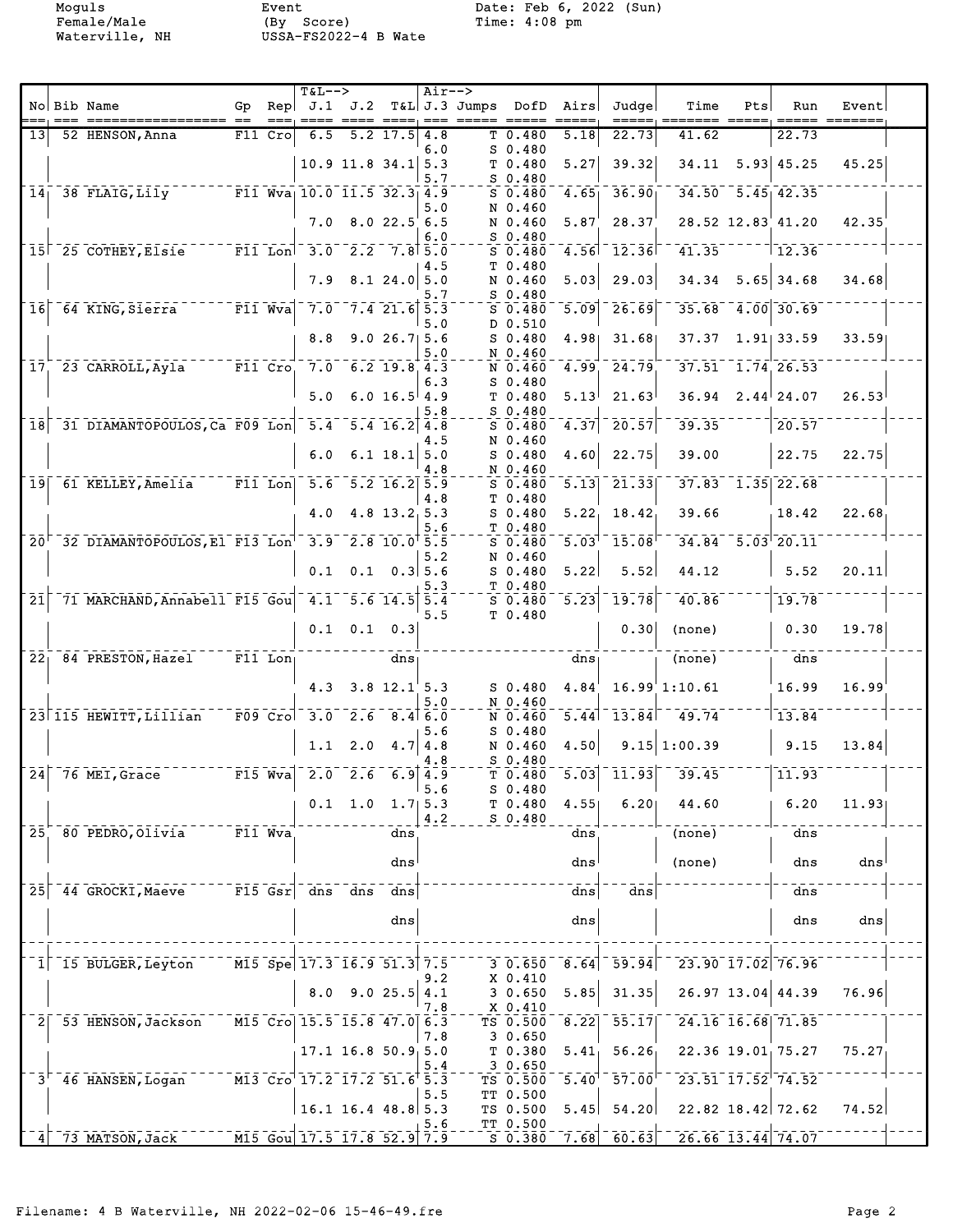Moguls Event Date: Feb 6, 2022 (Sun)<br>
Female/Male (By Score) Time: 4:08 pm

|                         |                                                              |           |                                    | $T&L-->$                                                                                |                                     |                | $Air--$    |               |                                     |                          |                                        |                                              |     |                         |                                                                                                                 |            |
|-------------------------|--------------------------------------------------------------|-----------|------------------------------------|-----------------------------------------------------------------------------------------|-------------------------------------|----------------|------------|---------------|-------------------------------------|--------------------------|----------------------------------------|----------------------------------------------|-----|-------------------------|-----------------------------------------------------------------------------------------------------------------|------------|
|                         | No Bib Name                                                  | Gp<br>$=$ |                                    | Rep $ J.1 J.2$                                                                          |                                     |                | $== =$     | T&L J.3 Jumps | DofD<br>$\qquad \qquad == \qquad =$ | Airs <br>$=$ $=$ $=$ $=$ | Judge<br>_____                         | Time                                         | Pts | Run                     | Event<br>$\qquad \qquad \doteq\qquad \qquad \doteq\qquad \qquad \doteq\qquad \qquad \doteq\qquad \qquad \qquad$ |            |
|                         |                                                              |           |                                    |                                                                                         |                                     |                | 7.2        |               | 30.650                              |                          |                                        |                                              |     |                         |                                                                                                                 |            |
|                         |                                                              |           |                                    |                                                                                         | $17.5$ 17.6 $52.7$ 7.4              |                | 6.5        |               | $S$ 0.380<br>30.650                 | 7.03                     | 59.68                                  |                                              |     | 25.93 14.39 74.07       | 74.07                                                                                                           |            |
|                         | 5 83 PRESTON, Harper                                         |           |                                    | $\overline{M15}$ Lon 6.9 5.8 19.0 7.8                                                   |                                     |                |            |               | T 0.380                             | 6.44                     | 25.49                                  |                                              |     | $25.17$ $15.37$ $40.86$ |                                                                                                                 |            |
|                         |                                                              |           |                                    |                                                                                         | $15.8$ 16.0 47.7                    |                | 8.5<br>5.1 |               | K 0.410<br>T 0.380                  | 5.25                     | 52.95                                  |                                              |     | 20.85 20.00 72.95       | 72.95                                                                                                           |            |
|                         |                                                              |           |                                    |                                                                                         |                                     |                | 8.1        |               | K 0.410                             |                          |                                        |                                              |     |                         |                                                                                                                 |            |
| 6 <sup>1</sup>          | 54 HENSON, Rowan                                             |           | $\overline{M13}$ $\overline{C}$ ro |                                                                                         | $0.1 \quad 0.1 \quad 0.3 \vert 7.3$ |                |            |               | 30.650                              | 7.05                     | 7.35                                   | (none)                                       |     | 7.35                    |                                                                                                                 |            |
|                         |                                                              |           |                                    |                                                                                         | $16.2$ 15.9 48.2 5.5                |                | 3.4        |               | 3p 0.680<br>30.650                  | 7.17 <sub>1</sub>        | 55.32                                  |                                              |     | 24.59 16.12 71.44       | 71.44                                                                                                           |            |
|                         |                                                              |           |                                    |                                                                                         |                                     |                | 5.3        |               | 3p 0.680                            |                          |                                        |                                              |     |                         |                                                                                                                 |            |
| 7.                      | 68 LUND, Tucker                                              |           |                                    | M15 Cro 14.8 14.2 43.5 6.7                                                              |                                     |                | 7.0        |               | TS 0.500<br>TT 0.500                | 6.85                     | 50.35                                  |                                              |     | $24.64$ 16.06 66.41     |                                                                                                                 |            |
|                         |                                                              |           |                                    |                                                                                         | $14.1$ 13.8 $41.8$ 6.2              |                |            |               | TS 0.500                            | 7.00                     | 48.85                                  |                                              |     | $22.10$ 19.35 68.20     | 68.20                                                                                                           |            |
| 8                       | 34 DROZSDIK, Ariyel                                          |           |                                    | M13 Wva 11.5 10.8 33.5 5.7                                                              |                                     |                | 7.8        |               | TT 0.500<br>K 0.410                 | 6.42                     | 39.87                                  |                                              |     | $24.28$ $16.53$ $56.40$ |                                                                                                                 |            |
|                         |                                                              |           |                                    |                                                                                         |                                     |                | 6.3        |               | 30.650                              |                          |                                        |                                              |     |                         |                                                                                                                 |            |
|                         |                                                              |           |                                    |                                                                                         | $15.2$ 14.8 45.0                    |                | 6.8<br>6.2 |               | K 0.410<br>30.650                   | 6.81                     | 51.81                                  |                                              |     | 25.52 14.92 66.73       | 66.73                                                                                                           |            |
|                         | $9$ $62$ KEVE, Tyler                                         |           |                                    | $\overline{M13}$ Wya  7.2 8.9 24.2                                                      |                                     |                | 5.7        |               | 30.650                              | 7.05                     | 31.20                                  |                                              |     | $30.65$ $8.27$ 39.47    |                                                                                                                 |            |
|                         |                                                              |           |                                    |                                                                                         |                                     |                | 4.3        |               | 3q 0.780                            |                          |                                        |                                              |     |                         |                                                                                                                 |            |
|                         |                                                              |           |                                    |                                                                                         | 14.0 14.2 42.3 5.9                  |                | 5.8        |               | $S$ 0.380<br>30.650                 | 6.01                     | 48.31                                  |                                              |     | 24.30 16.50 64.81       | 64.81                                                                                                           |            |
|                         | 10 39 FLAIG, Robert                                          |           |                                    | M15 Wva 14.2 13.8 42.0 5.7                                                              |                                     |                |            |               | $K$ 0.410                           | 4.53                     | 46.53                                  |                                              |     | $26.42$ $13.75$ 60.28   |                                                                                                                 | $7 - 4575$ |
|                         |                                                              |           |                                    |                                                                                         | $14.7$ 15.8 45.8 5.3                |                | 5.8        |               | T 0.380<br>30.650                   | 5.83                     | 51.58                                  |                                              |     | $27.53$ 12.31 63.89     | 63.89+4575                                                                                                      |            |
|                         |                                                              |           |                                    |                                                                                         |                                     |                | 6.3        |               | T 0.380                             |                          |                                        |                                              |     |                         |                                                                                                                 |            |
| $\overline{11}$         | 36 FEENEY, Winston                                           |           |                                    | $\overline{M15}$ $\overline{C}$ ro $\overline{14.1}$ $\overline{3.8}$ $\overline{11.9}$ |                                     |                | 5.2        |               | $S$ 0.380                           | 5.07                     | 16.92                                  |                                              |     | $32.67 - 5.65$ 22.57    |                                                                                                                 | $+4170$    |
|                         |                                                              |           |                                    |                                                                                         | $13.8$ 14.0 41.7 8.1                |                | 6.2        |               | TS 0.500<br>$S$ 0.380               | 6.32                     | 48.02                                  |                                              |     | 24.79 15.87 63.89       | 63.89+4170                                                                                                      |            |
|                         |                                                              |           |                                    |                                                                                         |                                     |                | 6.5        |               | TS 0.500                            |                          |                                        |                                              |     |                         |                                                                                                                 |            |
| $\overline{12}$         | 74 MATSON, Tucker                                            |           |                                    | M09 Gou 15.3 14.8 45.2 5.3                                                              |                                     |                | 6.5        |               | $S$ 0.380<br>30.650                 | 6.23                     | $\bar{51}.\bar{38}$                    |                                              |     | $27.45$ $12.42$ 63.80   |                                                                                                                 |            |
|                         |                                                              |           |                                    | 4.0                                                                                     |                                     | $3.2$ 10.8 5.9 |            |               | TS 0.500                            | 4.44                     | 15.24                                  |                                              |     | $27.23$ $12.70$ $27.94$ | 63.80                                                                                                           |            |
|                         | 13 56 HEWITT, Samuel                                         |           |                                    | $\overline{$ M11 Cro 15.3 14.8 45.2 6.1                                                 |                                     |                | 2.3        |               | 30.650<br>$S$ 0.380                 | 5.16                     | $\bar{ }$ 50.31                        |                                              |     | $27.52$ $12.33$ 62.64   |                                                                                                                 |            |
|                         |                                                              |           |                                    |                                                                                         |                                     |                | 7.5        |               | T 0.380                             |                          |                                        |                                              |     |                         |                                                                                                                 |            |
|                         |                                                              |           |                                    | 6.0                                                                                     |                                     | 6.0 18.0 5.8   |            |               | T 0.380                             | 2.20                     | 20.20                                  |                                              |     | $35.14$ 2.45 22.65      | 62.64                                                                                                           |            |
| 14                      | 10 BARRAZA, Paxton                                           |           | $M13$ Gou                          |                                                                                         | $4.0$ $3.6$ $11.4$ $5.0$            |                |            |               | K 0.410                             | 4.29                     | $\bar{1}\bar{5}\bar{.}\bar{6}\bar{9}$  | 40.33                                        |     | 15.69                   |                                                                                                                 |            |
|                         |                                                              |           |                                    |                                                                                         |                                     |                | 5.9        |               | T 0.380                             |                          |                                        |                                              |     |                         |                                                                                                                 |            |
|                         |                                                              |           |                                    |                                                                                         | $14.1$ $14.1$ $42.3$ 5.3            |                | 5.6        |               | T 0.380<br>30.650                   | 5.65                     | 47.95                                  |                                              |     | $27.51$ $12.34$ 60.29   | 60.29                                                                                                           |            |
| $\overline{\mathbf{1}}$ | 9 BARNES, Dylan                                              |           |                                    | M13 Wva 10.9 11.0 32.8 5.6                                                              |                                     |                |            |               | T 0.380                             | 6.02                     | 38.87                                  | 25.57 14.85 53.72                            |     |                         |                                                                                                                 |            |
|                         |                                                              |           |                                    |                                                                                         | $15.1$ 15.0 $45.2$ 5.7              |                | 6.0        |               | 30.650<br>T 0.380                   |                          | $4.25$ 49.40                           |                                              |     | $29.34$ $9.97$ 59.37    | 59.37                                                                                                           |            |
|                         |                                                              |           |                                    |                                                                                         |                                     |                | 5.5        |               | $S_{0.380}$                         |                          |                                        |                                              |     |                         |                                                                                                                 |            |
|                         | $16$ $26$ COTHEY, Xander $14.1$ $15.0$ $43.7$ $5.5$          |           |                                    |                                                                                         |                                     |                | 5.6        |               | $S$ 0.380<br>D 0.410                | 4.38                     | $\overline{48.03}$                     | $-32.25 - 6.20$ 54.23                        |     |                         |                                                                                                                 |            |
|                         |                                                              |           |                                    |                                                                                         | $14.2$ 14.6 43.2 5.8                |                |            |               | S 0.380                             | 4.53                     | 47.73                                  | $29.61$ $9.62$ 57.35                         |     |                         | 57.35                                                                                                           |            |
|                         |                                                              |           |                                    |                                                                                         |                                     |                | 5.7        |               | D 0.410                             |                          |                                        | $727.55$ $12.29$ $57.32$                     |     |                         |                                                                                                                 |            |
|                         | 17 88 SINGH, Rohan                                           |           |                                    | $\overline{M13}$ Lon  13.4 13.2 39.9  5.1                                               |                                     |                | 6.3        |               | TS 0.500<br>K 0.410                 | $\overline{5.13}$        | 45.03                                  |                                              |     |                         |                                                                                                                 |            |
|                         |                                                              |           |                                    |                                                                                         | 13.1 13.8 40.3 5.5                  |                |            |               | S 0.380                             | 5.21                     | 45.56                                  | $30.31$ $8.71$ $54.27$                       |     |                         | 57.32                                                                                                           |            |
|                         | $18^{17}$ 72 MARSHALL, Landon M15 Cro 12.9 12.8 38.6 5.6     |           |                                    |                                                                                         |                                     |                | 4.8        |               | 3 0.650<br>TS 0.500                 | $4.85$ <sup>1</sup>      | 43.40                                  | $728.80$ $10.67$ $54.07$                     |     |                         |                                                                                                                 |            |
|                         |                                                              |           |                                    |                                                                                         |                                     |                | 5.4        |               | T 0.380                             |                          |                                        |                                              |     |                         |                                                                                                                 |            |
|                         |                                                              |           |                                    |                                                                                         | $14.1$ 12.6 40.0 5.4                |                | 5.3        |               | TS 0.500<br>T 0.380                 | 4.71                     | 44.76                                  | 27.36 12.53 57.29                            |     |                         | 57.29                                                                                                           |            |
| $\overline{19}$         | $-69$ IRWIN, Austin $-$                                      |           |                                    | $\overline{M13}$ Wbk $\overline{5.3}$ $\overline{5.8}$ 16.6 5.1                         |                                     |                |            |               | $-30.650$                           | 6.38                     | $\left  \overline{23.03} \right ^{-1}$ | $23.82$ $17.12$ $40.15$                      |     |                         |                                                                                                                 |            |
|                         |                                                              |           |                                    |                                                                                         |                                     |                | 7.5        |               | K 0.410                             |                          |                                        |                                              |     |                         |                                                                                                                 |            |
|                         |                                                              |           |                                    |                                                                                         | $13.8$ 14.2 42.0 5.8                |                | 6.5        |               | 30.650<br>$K_{0.410}$               | 6.43                     | 48.43                                  | $30.24$ $8.80$ 57.23                         |     |                         | 57.23                                                                                                           |            |
|                         | 20 45 GUSTAFSON, Sam M13 Lon 13.5 12.8 39.5 5.8              |           |                                    |                                                                                         |                                     |                |            |               | S 0.380                             |                          |                                        | $\overline{5.77}$ 45.22 28.23 11.41 56.63    |     |                         |                                                                                                                 |            |
|                         |                                                              |           |                                    |                                                                                         | $11.2$ 10.8 33.0 6.2                |                | 5.5        |               | 30.650<br>$S$ 0.380                 | 6.12                     |                                        | $39.12^{1}$ 25.06 15.52 54.64                |     |                         | 56.63                                                                                                           |            |
|                         |                                                              |           |                                    |                                                                                         |                                     |                | 5.8        |               | 3 0.650                             |                          |                                        |                                              |     |                         |                                                                                                                 |            |
|                         | $21^-$ 24 CHALLAGULLA, Adity M15 Wva $-0.1^-$ 0.1 $-0.3$ 5.7 |           |                                    |                                                                                         |                                     |                | .0         |               | 50.380                              | $\overline{2.16}$        |                                        | $-2.46$ (none) 2.46                          |     |                         |                                                                                                                 |            |
|                         |                                                              |           |                                    |                                                                                         | $13.1$ 12.8 38.8 5.0                |                |            |               |                                     |                          |                                        | N 0.360 $3.89$ 42.74 26.54 13.60 56.34 56.34 |     |                         |                                                                                                                 |            |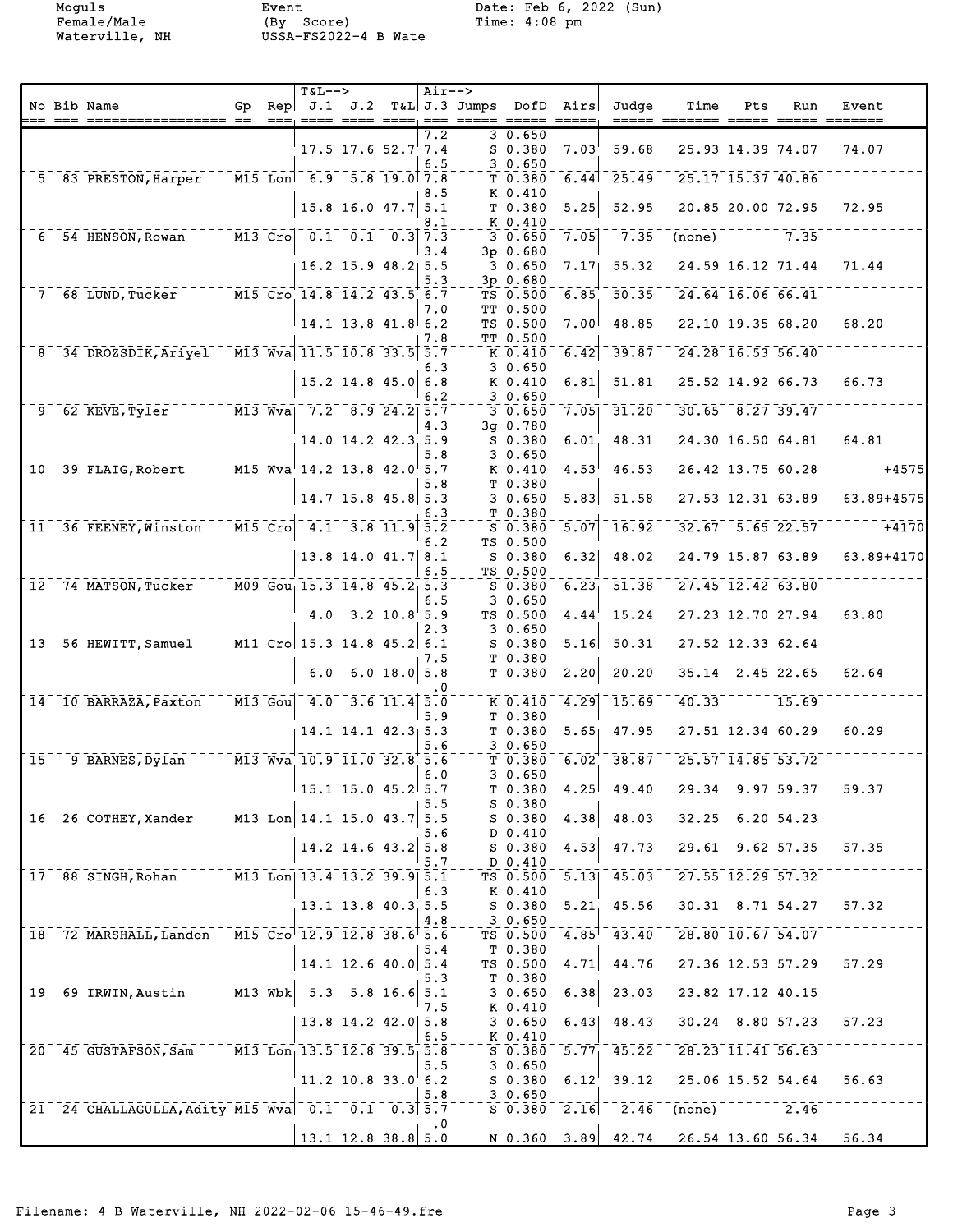Moguls Event Date: Feb 6, 2022 (Sun)<br>
Female/Male (By Score) Time: 4:08 pm

|                               |                                               |    | $T&L-->$                                                                                                |                                  |                | $Air--$    |                         |                                                           |                   |                                                         |                                                                                                                                                                                             |     |                                      |       |  |
|-------------------------------|-----------------------------------------------|----|---------------------------------------------------------------------------------------------------------|----------------------------------|----------------|------------|-------------------------|-----------------------------------------------------------|-------------------|---------------------------------------------------------|---------------------------------------------------------------------------------------------------------------------------------------------------------------------------------------------|-----|--------------------------------------|-------|--|
|                               | No Bib Name                                   | Gp | $\text{Rep}$ J.1 J.2                                                                                    |                                  |                | $==$       | T&L J.3 Jumps DofD Airs | $\qquad \qquad \doteq \qquad \qquad \doteq \qquad \qquad$ |                   | Judge                                                   | Time                                                                                                                                                                                        | Pts | Run                                  | Event |  |
|                               |                                               |    |                                                                                                         |                                  |                | 5.5        |                         | S 0.380                                                   |                   |                                                         |                                                                                                                                                                                             |     |                                      |       |  |
|                               | 22 81 PIRES, Tiago                            |    | $\overline{M13}$ $\overline{Wv}a$ $\overline{10.0}$ $\overline{9.8}$ $\overline{29.7}$ $\overline{4.9}$ |                                  |                |            |                         | 50.380                                                    | $3.99^{1}$        | 33.69                                                   |                                                                                                                                                                                             |     | $30.57 - 8.37$ <sup>-</sup> 42.06    |       |  |
|                               |                                               |    |                                                                                                         |                                  |                | 5.2        |                         | D 0.410                                                   |                   |                                                         |                                                                                                                                                                                             |     |                                      |       |  |
|                               |                                               |    | $13.5$ 13.8 41.0 5.1                                                                                    |                                  |                |            |                         | TS 0.500                                                  | 4.76              | 45.71                                                   |                                                                                                                                                                                             |     | $30.71$ 8.19 53.90                   | 53.90 |  |
|                               |                                               |    |                                                                                                         |                                  |                | 5.4        |                         | D 0.410                                                   |                   |                                                         |                                                                                                                                                                                             |     |                                      |       |  |
| 23                            | 70 LUPTAK, Jakob                              |    | $\overline{M11}$ Wva $\overline{9.1}$ $\overline{8.6}$ 26.5                                             |                                  |                | 5.2        |                         | $S$ 0.380                                                 | 5.61              | 32.16                                                   |                                                                                                                                                                                             |     | $27.53$ $12.31$ $44.47$              |       |  |
|                               |                                               |    |                                                                                                         |                                  |                | 5.6        |                         | 30.650                                                    |                   |                                                         |                                                                                                                                                                                             |     |                                      |       |  |
|                               |                                               |    |                                                                                                         | $11.5$ 11.0 33.8 6.1             |                |            |                         | $S$ 0.380                                                 | 5.82              | 39.57                                                   |                                                                                                                                                                                             |     | 26.40 13.78 53.35                    | 53.35 |  |
| 241                           |                                               |    | $\overline{M11}$ Wya 0.1 0.1 0.3 5.9                                                                    |                                  |                | 5.4        |                         | 30.650<br>$q$ 0.530                                       | 4.75              | $\bar{5.05}$                                            |                                                                                                                                                                                             |     | $35.52 - 1.96 - 7.01$                |       |  |
|                               | 6 BAKER, Jack                                 |    |                                                                                                         |                                  |                | 4.3        |                         | $S_0.380$                                                 |                   |                                                         |                                                                                                                                                                                             |     |                                      |       |  |
|                               |                                               |    |                                                                                                         | 13.9 13.2 40.7 5.7               |                |            |                         | $S$ 0.380                                                 | 4.33              | 44.98                                                   |                                                                                                                                                                                             |     | $32.42$ $5.98$ 50.96                 | 50.96 |  |
|                               |                                               |    |                                                                                                         |                                  |                | 5.3        |                         | D 0.410                                                   |                   |                                                         |                                                                                                                                                                                             |     |                                      |       |  |
|                               | 25 75 MCCLURE, Tighe                          |    | $\bar{11.5}$ $\bar{11.5}$ $\bar{11.0}$ $\bar{33.8}$ $\bar{5.7}$                                         |                                  |                |            |                         | T 0.380                                                   | 4.44              | 38.19                                                   |                                                                                                                                                                                             |     | $27.43$ $12.44$ 50.63                |       |  |
|                               |                                               |    |                                                                                                         |                                  |                | 6.0        |                         | $S$ 0.380                                                 |                   |                                                         |                                                                                                                                                                                             |     |                                      |       |  |
|                               |                                               |    |                                                                                                         | $9.0$ 8.8 26.7 6.2               |                |            |                         | $S$ 0.380                                                 | 4.55              | 31.25                                                   |                                                                                                                                                                                             |     | 25.38 15.10 46.35                    | 50.63 |  |
|                               |                                               |    |                                                                                                         |                                  |                | 5.8        |                         | T <sub>0.380</sub>                                        |                   |                                                         |                                                                                                                                                                                             |     |                                      |       |  |
|                               | $26$ <sup>-17</sup> CANES, Ethan <sup>-</sup> |    | M11 Lon 14.9 15.2 45.2 5.6                                                                              |                                  |                | 6.3        |                         | T 0.380<br>$S$ 0.380                                      | 4.51              | 49.66                                                   | 39.75                                                                                                                                                                                       |     | 49.66                                |       |  |
|                               |                                               |    | 7.5                                                                                                     |                                  | $7.8$ 23.0 5.7 |            |                         | $S$ 0.380                                                 | 4.24              | 27.19                                                   | 42.99                                                                                                                                                                                       |     | 27.19                                | 49.66 |  |
|                               |                                               |    |                                                                                                         |                                  |                | 3.2        |                         | 30.650                                                    |                   |                                                         |                                                                                                                                                                                             |     |                                      |       |  |
| $\bar{2}\bar{7}$ .            | 14 BERGERON, Kane                             |    | M13 Wbk 8.9 8.2 25.7 5.6                                                                                |                                  |                |            |                         | T0.380                                                    | 4.97              | 30.62                                                   | $26.94$ 13.08 43.70                                                                                                                                                                         |     |                                      |       |  |
|                               |                                               |    |                                                                                                         |                                  |                | 7.5        |                         | $S_0.380$                                                 |                   |                                                         |                                                                                                                                                                                             |     |                                      |       |  |
|                               |                                               |    |                                                                                                         | $11.1$ 10.9 33.0 6.2             |                |            |                         | T 0.380                                                   | 4.60 <sup>1</sup> | 37.60                                                   |                                                                                                                                                                                             |     | $27.93$ 11.80 49.40                  | 49.40 |  |
|                               |                                               |    |                                                                                                         |                                  |                | 5.5        |                         | K 0.410                                                   |                   |                                                         |                                                                                                                                                                                             |     |                                      |       |  |
| $\overline{28}$               | 5 ALEXANDER, Colin                            |    | $\overline{M11}$ Wva $\overline{9.5}$ $\overline{8.5}$ 27.0 5.0                                         |                                  |                |            |                         | $N$ 0.360                                                 | 4.08              | $\bar{\bar{}}$ 31.08 $\bar{\bar{}}$                     | $727.85$ $11.90$ $42.98$                                                                                                                                                                    |     |                                      |       |  |
|                               |                                               |    |                                                                                                         | $10.9$ 11.2 33.2                 |                | 6.0<br>5.5 |                         | T 0.380<br>$S$ 0.380                                      | 4.10              | 37.25                                                   |                                                                                                                                                                                             |     | $27.69$ 12.11 49.36                  | 49.36 |  |
|                               |                                               |    |                                                                                                         |                                  |                | 5.3        |                         | T 0.380                                                   |                   |                                                         |                                                                                                                                                                                             |     |                                      |       |  |
| $\overline{29}$               | 30 CUNDIFF, Samson                            |    | $\overline{M11}$ Wva $\overline{7.1}$ $\overline{6.6}$ 20.5 $\overline{6.0}$                            |                                  |                |            |                         | M 0.410                                                   | 4.47              | $\overline{25.02}$                                      |                                                                                                                                                                                             |     | $33.86$ $4.11$ $29.13$               |       |  |
|                               |                                               |    |                                                                                                         |                                  |                | 5.3        |                         | $S$ 0.380                                                 |                   |                                                         |                                                                                                                                                                                             |     |                                      |       |  |
|                               |                                               |    |                                                                                                         | $12.1$ $12.5$ $36.9$ $5.6$       |                |            |                         | M 0.410                                                   | 4.42 <sub>1</sub> | 41.32                                                   |                                                                                                                                                                                             |     | $30.92$ $7.92$ $49.24$               | 49.24 |  |
|                               |                                               |    |                                                                                                         |                                  |                | 5.2        |                         | K 0.410                                                   |                   |                                                         |                                                                                                                                                                                             |     |                                      |       |  |
| $\bar{3}\bar{0}$ <sup>r</sup> | 66 LISANKE, Victor                            |    | M13 Wva 6.3 5.9 18.3 5.6                                                                                |                                  |                |            |                         | $S$ 0.380                                                 | 5.56              | 23.86                                                   |                                                                                                                                                                                             |     | $29.04$ $10.36$ $34.22$              |       |  |
|                               |                                               |    | $13.3$ 14.0 41.0 5.5                                                                                    |                                  |                | 5.3        |                         | 30.650                                                    |                   |                                                         | 35.39                                                                                                                                                                                       |     |                                      |       |  |
|                               |                                               |    |                                                                                                         |                                  |                | 5.3        |                         | $S$ 0.380<br>30.650                                       | 5.53              | 46.48                                                   |                                                                                                                                                                                             |     | 2.13 48.61                           | 48.61 |  |
| $\bar{3}\bar{1}$              | 63 KING, Benjamin                             |    | $\overline{M11}$ Wva $\overline{11.5}$ $\overline{12.2}$ $\overline{35.5}$ $\overline{5.1}$             |                                  |                |            |                         | T 0.380                                                   | 4.40              | 39.95                                                   |                                                                                                                                                                                             |     | $31.89 - 6.66$ 46.61                 |       |  |
|                               |                                               |    |                                                                                                         |                                  |                | 6.5        |                         | $S$ 0.380                                                 |                   |                                                         |                                                                                                                                                                                             |     |                                      |       |  |
|                               |                                               |    | 5.5                                                                                                     |                                  | $5.8$ 17.0 6.4 |            |                         | $S$ 0.380                                                 | 4.18              | 21.13                                                   | 33.88                                                                                                                                                                                       |     | $4.08$ 25.21                         | 46.61 |  |
|                               |                                               |    |                                                                                                         |                                  |                | 2.7        |                         | 30.650                                                    |                   |                                                         |                                                                                                                                                                                             |     |                                      |       |  |
|                               | 32 21 CANES, Gabriel                          |    | M13 Lon <sub>1</sub> 9.0 8.4 26.1 <sub>1</sub> 5.2                                                      |                                  |                |            |                         | $S$ 0.380                                                 | 3.87              | 29.97                                                   |                                                                                                                                                                                             |     | $35.65 - 1.79 - 31.76$               |       |  |
|                               |                                               |    |                                                                                                         |                                  |                | 5.0        |                         | T 0.380                                                   |                   |                                                         |                                                                                                                                                                                             |     |                                      |       |  |
|                               |                                               |    |                                                                                                         | 12.3 13.0 38.0 5.4               |                | 5.0        |                         | $S$ 0.380<br>T 0.380                                      | 3.95              | 41.90                                                   |                                                                                                                                                                                             |     | $35.78$ 1.62 43.52                   | 43.52 |  |
|                               | 33 <sup>1</sup> 96 WEIGOLD, Jack              |    | M11 Wva 0.1 0.1 0.3 5.6                                                                                 |                                  |                |            |                         | N 0.360                                                   | 4.06              |                                                         | $4.36$ <sup>-37.13</sup>                                                                                                                                                                    |     | $\begin{array}{cc} 4.36 \end{array}$ |       |  |
|                               |                                               |    |                                                                                                         |                                  |                | 5.4        |                         | $S$ 0.380                                                 |                   |                                                         |                                                                                                                                                                                             |     |                                      |       |  |
|                               |                                               |    |                                                                                                         | $11.8$ 12.1 35.8 5.3             |                |            |                         | N 0.360                                                   | 4.02              | 39.87                                                   | $35.34$ $2.19$ $42.06$                                                                                                                                                                      |     |                                      | 42.06 |  |
|                               |                                               |    |                                                                                                         |                                  |                | 5.6        |                         | $S$ 0.380                                                 |                   |                                                         |                                                                                                                                                                                             |     |                                      |       |  |
| 34                            | 7 BALCOMBE, Dylan                             |    | M11 Cro 10.1 10.5 30.9 5.4                                                                              |                                  |                |            |                         | S 0.380                                                   | 4.17              | 35.07                                                   | $-31.65 - 6.97$ 42.04                                                                                                                                                                       |     |                                      |       |  |
|                               |                                               |    |                                                                                                         | $0.1$ $0.1$ $0.3$ 5.3            |                | 5.6        |                         | T 0.380<br>$S$ 0.380                                      | 4.13              | 4.43                                                    | 47.89                                                                                                                                                                                       |     | 4.43                                 | 42.04 |  |
|                               |                                               |    |                                                                                                         |                                  |                | 5.6        |                         | T 0.380                                                   |                   |                                                         |                                                                                                                                                                                             |     |                                      |       |  |
|                               | 35, 43 GRIFFIN, Andrew                        |    | M11 Lon, dns dns dns                                                                                    |                                  |                |            |                         |                                                           | dns               | $\overline{ans}$                                        |                                                                                                                                                                                             |     | dns                                  |       |  |
|                               |                                               |    |                                                                                                         |                                  |                |            |                         |                                                           |                   |                                                         |                                                                                                                                                                                             |     |                                      |       |  |
|                               |                                               |    | $11.9$ 12.0 35.8 5.0                                                                                    |                                  |                |            |                         | S 0.380                                                   | 3.91 <sup>1</sup> | 39.76                                                   |                                                                                                                                                                                             |     | $36.33$ $0.91$ 40.67                 | 40.67 |  |
|                               |                                               |    |                                                                                                         |                                  |                | 5.6        |                         | N 0.360                                                   |                   |                                                         |                                                                                                                                                                                             |     |                                      |       |  |
|                               | 36 91 STANNEY, Weston                         |    | $\overline{M09}$ Wva 10.2 9.5 29.5 6.3                                                                  |                                  |                |            |                         | 50.380                                                    | 4.60              | $\overline{3}\overline{4}\cdot\overline{1}\overline{5}$ | $33.34$ $4.78$ $38.93$                                                                                                                                                                      |     |                                      |       |  |
|                               |                                               |    |                                                                                                         | $0.1 \quad 0.1 \quad 0.3 \, 5.7$ |                | 5.4        |                         | D 0.410<br>$S$ 0.380                                      | 4.49              | 4.79                                                    | 40.88                                                                                                                                                                                       |     | 4.79                                 | 38.93 |  |
|                               |                                               |    |                                                                                                         |                                  |                | 5.7        |                         | X 0.410                                                   |                   |                                                         |                                                                                                                                                                                             |     |                                      |       |  |
|                               | 37 87 SINGH, Souren                           |    | $\boxed{\text{M11} \quad \text{Lon}}$ 3.0 2.6 8.4 5.3                                                   |                                  |                |            |                         | $S$ 0.380                                                 | 3.94              | $\overline{1}\overline{2}\cdot\overline{3}\overline{4}$ |                                                                                                                                                                                             |     | $36.11 - 1.19$ 13.53                 |       |  |
|                               |                                               |    |                                                                                                         |                                  |                | 5.1        |                         | T 0.380                                                   |                   |                                                         |                                                                                                                                                                                             |     |                                      |       |  |
|                               |                                               |    | $10.0$ 10.2 30.3 5.8                                                                                    |                                  |                |            |                         | S 0.380                                                   |                   |                                                         | $4.36$ , $34.66$ , $35.33$ $2.20$ , $36.86$                                                                                                                                                 |     |                                      | 36.86 |  |
|                               |                                               |    |                                                                                                         |                                  |                | 5.7        |                         | T 0.380                                                   |                   |                                                         |                                                                                                                                                                                             |     |                                      |       |  |
|                               | 38 <sup>'</sup> 90 SKILLINGS, Luke            |    | $\overline{M13}$ $\overline{W}$ va <sup>1</sup> 0.1 0.1 0.3 5.4                                         |                                  |                |            |                         | T 0.380                                                   | $2.05^{\dagger}$  |                                                         | $2.35$ <sup><math>-</math></sup> (none) <sup>--</sup>                                                                                                                                       |     | $-1 - 2.35$                          |       |  |
|                               |                                               |    |                                                                                                         |                                  |                | $\cdot$ 0  |                         |                                                           |                   |                                                         |                                                                                                                                                                                             |     |                                      |       |  |
|                               |                                               |    |                                                                                                         | $8.2$ $8.8$ $25.5$ 5.4           |                |            |                         | $S$ 0.380                                                 |                   | $4.84$ 30.34                                            | $33.45$ 4.64 34.98                                                                                                                                                                          |     |                                      | 34.98 |  |
|                               | 39 48 HARLAN, Henry                           |    | $\overline{M15}$ $\overline{Wv}a$ 7.4 6.9 21.5 5.4                                                      |                                  |                | 4.3        |                         | 30.650<br>N 0.360                                         |                   |                                                         | $\begin{bmatrix} 3.61 \end{bmatrix}$ $\begin{bmatrix} 25.06 \end{bmatrix}$ $\begin{bmatrix} 30.83 \end{bmatrix}$ $\begin{bmatrix} 8.04 \end{bmatrix}$ $\begin{bmatrix} 33.10 \end{bmatrix}$ |     |                                      |       |  |
|                               |                                               |    |                                                                                                         |                                  |                |            |                         |                                                           |                   |                                                         |                                                                                                                                                                                             |     |                                      |       |  |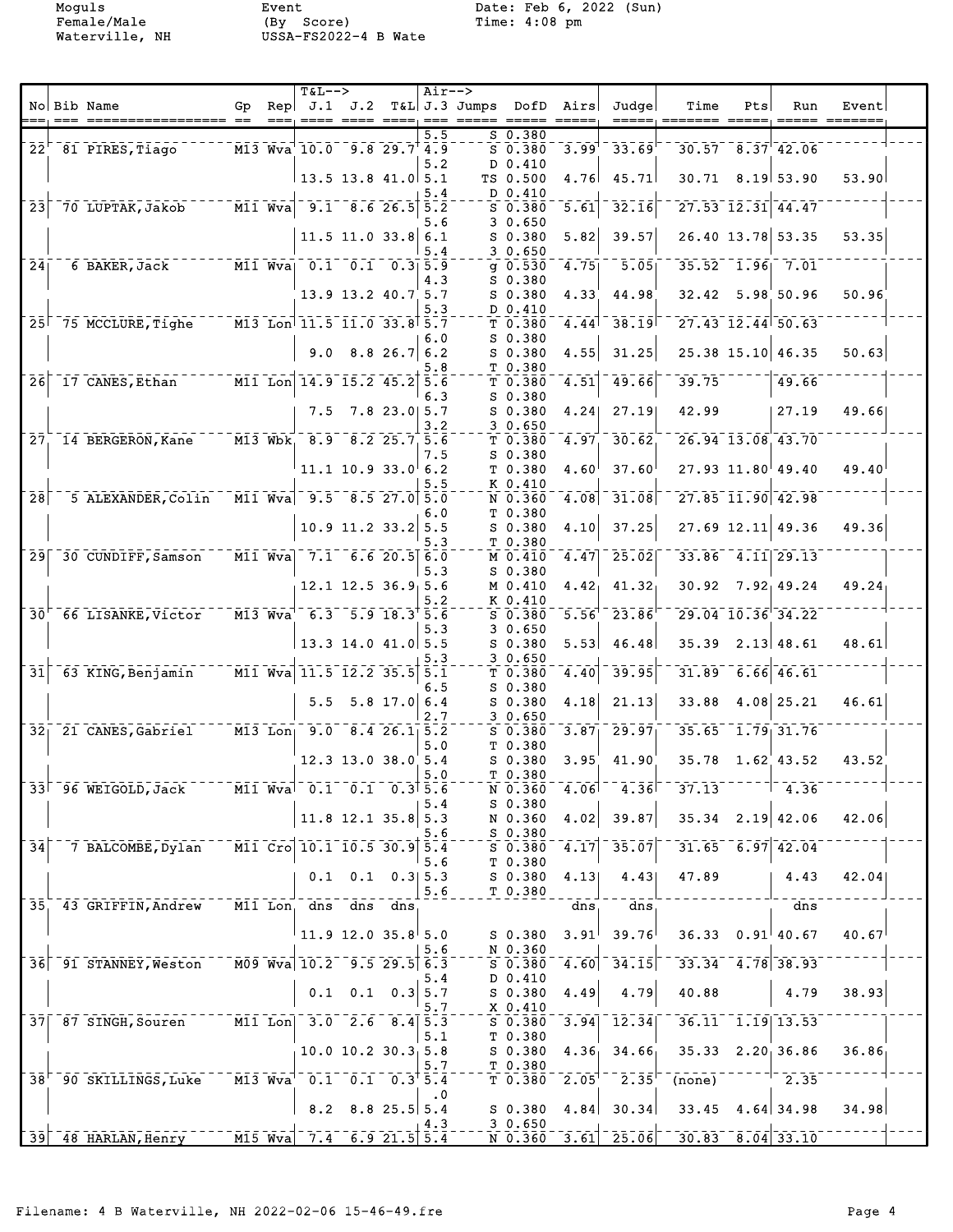Moguls Event Date: Feb 6, 2022 (Sun)

|                 |                              |    |                                                   | $T&L-->$ |             |                                                                     | $Air--$   |               |             |      |                                 |        |     |                      |       |  |
|-----------------|------------------------------|----|---------------------------------------------------|----------|-------------|---------------------------------------------------------------------|-----------|---------------|-------------|------|---------------------------------|--------|-----|----------------------|-------|--|
|                 | No Bib Name                  | Gp | Rep                                               | J.1      | J.2         |                                                                     |           | T&L J.3 Jumps | DofD        | Airs | Judgel                          | Time   | Pts | Run                  | Event |  |
|                 |                              |    |                                                   |          |             |                                                                     | 4.4       |               | S 0.380     |      |                                 |        |     |                      |       |  |
|                 |                              |    |                                                   | 8.0      |             | 7.022.55.0                                                          |           |               | $S$ 0.380   | 3.84 | 26.34                           | 33.25  |     | 4.90 31.24           | 33.10 |  |
|                 |                              |    |                                                   |          |             |                                                                     | 5.4       |               | N 0.360     |      |                                 |        |     |                      |       |  |
|                 | 40 11 BERGERON, Kaleb        |    | $\overline{M09}$ $\overline{Wb}$ k $\overline{K}$ | $-8.3$   |             | $8.2$ 24.8 5.3                                                      |           |               | $S$ $0.380$ | 3.94 | 28.69                           | 38.84  |     | 28.69                |       |  |
|                 |                              |    |                                                   |          |             |                                                                     | 5.1       |               | T 0.380     |      |                                 |        |     |                      |       |  |
|                 |                              |    |                                                   | 9.5      |             | 9.2 28.0                                                            | 5.0       |               | N 0.360     | 3.92 | 31.97                           | 38.81  |     | 31.97                | 31.97 |  |
|                 |                              |    |                                                   |          |             |                                                                     | 5.6       |               | $S_0.380$   |      |                                 |        |     |                      |       |  |
| 41              | $77$ NORDEN, Max             |    | $\overline{M11}$ Lon                              | 7.2      |             | $7.1$ 21.5 5.2                                                      |           |               | T 0.380     | 5.80 | 27.25                           |        |     | $34.27 - 3.58$ 30.83 |       |  |
|                 |                              |    |                                                   |          |             |                                                                     | 5.9       |               | 30.650      |      |                                 |        |     |                      |       |  |
|                 |                              |    |                                                   | dns      | dns         | dns                                                                 |           |               |             | dns  | dns                             |        |     | dns                  | 30.83 |  |
|                 |                              |    |                                                   |          |             |                                                                     |           |               |             |      |                                 |        |     |                      |       |  |
| $42^{\degree}$  | 57 HUBER, Gunnar             |    | $\overline{M11}$ $Wva$                            |          |             | $5.3 - 5.6 - 16.3 + 5.9$                                            |           |               | $S$ 0.380   | 4.82 | 21.17                           |        |     | $30.87 - 7.99$ 29.16 |       |  |
|                 |                              |    |                                                   |          |             |                                                                     | 6.3       |               | D 0.410     |      |                                 |        |     |                      |       |  |
|                 |                              |    |                                                   | 0.1      |             | $0.1 \quad 0.3 \, 5.2$                                              |           |               | S 0.380     | 4.34 | 4.64                            | 45.92  |     | 4.64                 | 29.16 |  |
|                 |                              |    |                                                   |          |             |                                                                     | 5.8       |               | K 0.410     |      |                                 |        |     |                      |       |  |
| 43              | 89 SKILLINGS, Jack           |    | $\overline{M11}$ $\overline{W}$ va                | 3.6      |             | 4.2 11.7                                                            | 4.6       |               | $S$ 0.380   | 3.36 | 15.06                           | 56.91  |     | 15.06                |       |  |
|                 |                              |    |                                                   |          |             |                                                                     | 4.5       |               | N 0.360     |      |                                 |        |     |                      |       |  |
|                 |                              |    |                                                   | 7.0      |             | $6.8$ 20.7 5.6                                                      |           |               | $S$ 0.380   | 4.36 | 25.06                           | 42.68  |     | 25.06                | 25.06 |  |
|                 |                              |    |                                                   |          |             |                                                                     | 5.9       |               | T0.380      |      |                                 |        |     |                      |       |  |
| 44              | 8 BALCOMBE, Owen             |    | $\overline{MO9}$ $\overline{Cro}$                 |          |             | $0.1 \quad 0.1 \quad 0.3$ 4.5                                       |           |               | N 0.360     | 3.86 | 4.16                            | 43.74  |     | 4.16                 |       |  |
|                 |                              |    |                                                   |          |             |                                                                     | 5.9       |               | $S$ 0.380   |      |                                 |        |     |                      |       |  |
|                 |                              |    |                                                   | 6.0      |             | 5.2 16.8 4.5                                                        |           |               | $S$ 0.380   | 3.61 | 20.41                           | 36.07  |     | 1.25 21.66           | 21.66 |  |
|                 |                              |    |                                                   |          |             |                                                                     | 5.0       |               | T 0.380     |      |                                 |        |     |                      |       |  |
| 45 <sup>1</sup> | 94 STUDLEY, Benjamin M11 Lon |    |                                                   |          |             | $\overline{0.1}$ $\overline{0.1}$ $\overline{0.3}$ $\overline{4.3}$ |           |               | $S$ 0.380   | 1.63 | 1.93 <sup>1</sup>               | (none) |     | 1.93                 |       |  |
|                 |                              |    |                                                   |          |             |                                                                     | . 0       |               |             |      |                                 |        |     |                      |       |  |
|                 |                              |    |                                                   | 5.1      |             | $7.0$ 18.1 4.1                                                      |           |               | N 0.360     | 3.06 | 21.21                           | 45.61  |     | 21.21                | 21.21 |  |
|                 |                              |    |                                                   |          |             |                                                                     |           |               | $S_0.380$   |      |                                 |        |     |                      |       |  |
| 46              | 35 FEENEY, Grant             |    | $\overline{$ M11 $\overline{}$ $\overline{Cro}$   |          | $0.1 - 0.1$ | $\sqrt{0.3}$                                                        | 5.2       |               | $S$ 0.380   | 1.97 | $\bar{2} \cdot \bar{2} \bar{7}$ | (none) |     | 2.27                 |       |  |
|                 |                              |    |                                                   |          |             |                                                                     | . 0       |               |             |      |                                 |        |     |                      |       |  |
|                 |                              |    |                                                   | 0.1      | 0.1         |                                                                     | $0.3$ 5.4 |               | $S$ 0.380   | 2.05 | 2.35                            | 44.79  |     | 2.35                 | 2.35  |  |
|                 |                              |    |                                                   |          |             |                                                                     |           |               |             |      |                                 |        |     |                      |       |  |
| 47 <sub>1</sub> | 49 HARRIS, Blake             |    | $M13$ Wva                                         |          | $0.1 - 0.1$ | 0.3, 5.2                                                            |           |               | $S$ 0.380   | 1.97 | $\bar{2} \cdot \bar{2} \bar{7}$ | (none) |     | 2.27                 |       |  |
|                 |                              |    |                                                   |          |             |                                                                     | $\cdot$ 0 |               |             |      |                                 |        |     |                      |       |  |
|                 |                              |    |                                                   | dns      | dns         | dns                                                                 |           |               |             | dns  | dns                             |        |     | dns                  | 2.27  |  |
|                 |                              |    |                                                   |          |             |                                                                     |           |               |             |      |                                 |        |     |                      |       |  |
|                 | 48 82 PRESTON, Dashel        |    | $M13$ Lon                                         | dns      | dns         | dns                                                                 |           |               |             | dnsl | dns                             |        |     | dns                  |       |  |
|                 |                              |    |                                                   |          |             |                                                                     |           |               |             |      |                                 |        |     |                      |       |  |
|                 |                              |    |                                                   | dns      | dns         | dns                                                                 |           |               |             | dns  | dns                             |        |     | dns                  | dns   |  |
|                 |                              |    |                                                   |          |             |                                                                     |           |               |             |      |                                 |        |     |                      |       |  |
| 48              | 78 NORDEN, Samuel            |    | $M13$ Lon                                         | dns      | dns         | dns                                                                 |           |               |             | dns  | dns                             |        |     | dns                  |       |  |
|                 |                              |    |                                                   |          |             |                                                                     |           |               |             |      |                                 |        |     |                      |       |  |
|                 |                              |    |                                                   | dns      | dns         | dns                                                                 |           |               |             | dns  | dns                             |        |     | dns                  | dns   |  |
|                 |                              |    |                                                   |          |             |                                                                     |           |               |             |      |                                 |        |     |                      |       |  |
|                 | 48 111 HEDGEPETH, Grant      |    | $\overline{M13}$ Lon                              | dns      | dns         | dns                                                                 |           |               |             | dns  | $\overline{dns}$                |        |     | dns                  |       |  |
|                 |                              |    |                                                   |          |             |                                                                     |           |               |             |      |                                 |        |     |                      |       |  |
|                 |                              |    |                                                   | dns      | dns         | dns                                                                 |           |               |             | dns  | dns                             |        |     | dns                  | dns   |  |
|                 |                              |    |                                                   |          |             |                                                                     |           |               |             |      |                                 |        |     |                      |       |  |
|                 |                              |    |                                                   |          |             |                                                                     |           |               |             |      |                                 |        |     |                      |       |  |

 $Male = 24.69$ , Female =  $25.95$ 

Winfree 2022.00, B Rules, Rand=583 @10:08a(22-2-6), M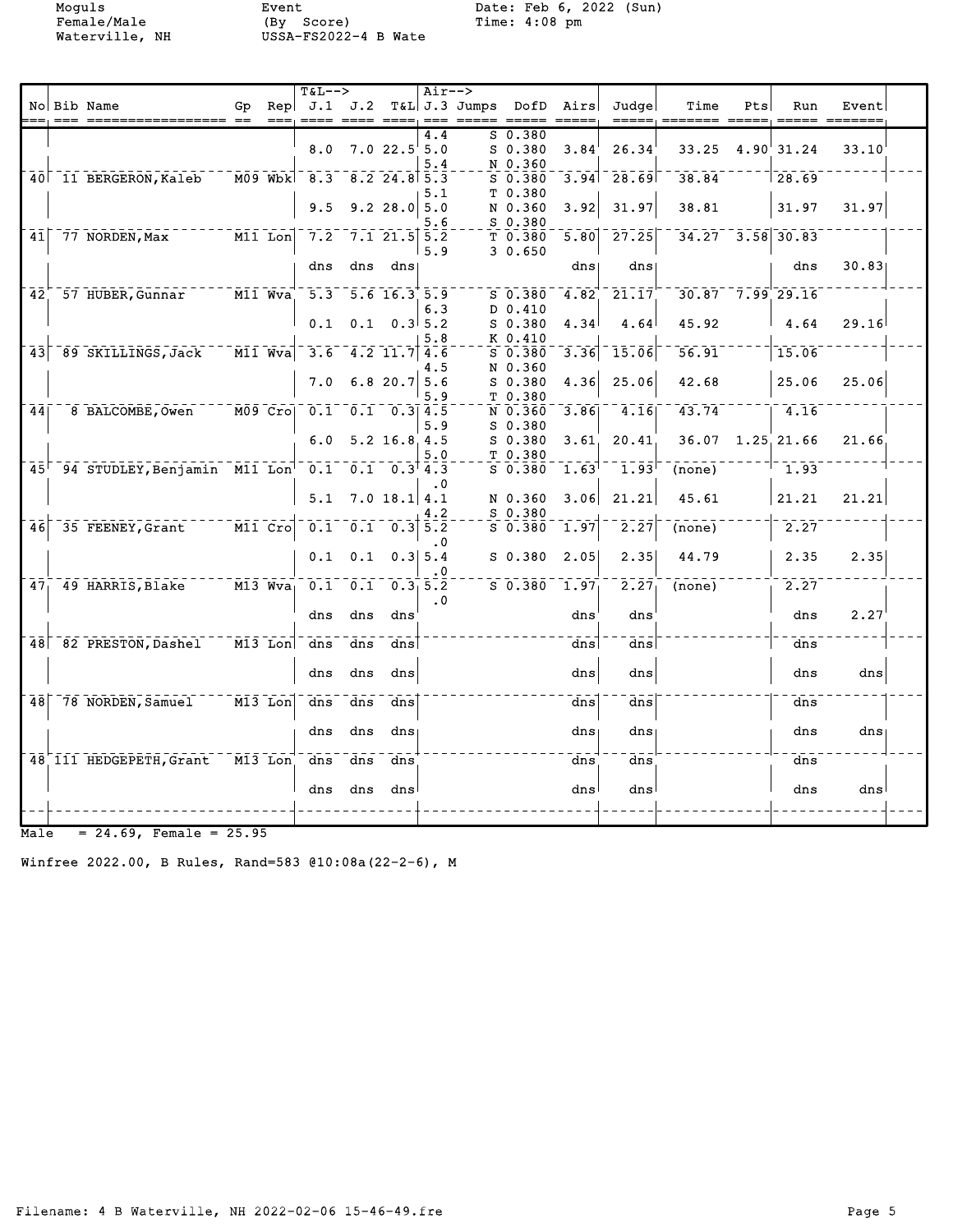------------------------------------------------------------------------------

Moguls Finals Date: Feb 6, 2022 (Sun) Female/Male (By Group Score) Time: 4:09 pm Waterville, NH USSA-FS2022-4 B Wate

|                                        | No Bib# Name |                                                                                                                                                                                                                                           | Gp<br>$=$ | Representing<br>============                     | Score<br>===========   |
|----------------------------------------|--------------|-------------------------------------------------------------------------------------------------------------------------------------------------------------------------------------------------------------------------------------------|-----------|--------------------------------------------------|------------------------|
|                                        |              |                                                                                                                                                                                                                                           |           |                                                  |                        |
| $\overline{1}$                         |              | 31 DIAMANTOPOULOS, Carol F09 Lon Loon                                                                                                                                                                                                     |           |                                                  | 22.75                  |
| $\bar{2}$                              |              | 115 HEWITT, Lillian F09 Cro Crotched                                                                                                                                                                                                      |           |                                                  | 13.84                  |
|                                        |              |                                                                                                                                                                                                                                           |           |                                                  |                        |
| $\mathbf{\bar{1}}$                     |              | 52 HENSON, Anna                                                                                                                                                                                                                           |           | F11 Cro Crotched 45.25                           |                        |
| $\bar{2}^{\dagger}$                    |              | $38$ FLAIG, Lily                                                                                                                                                                                                                          |           | F11 Wya Watervil <sup>1-</sup> 42.35             |                        |
| $\overline{3}$                         |              | 25 COTHEY, Elsie                                                                                                                                                                                                                          |           | F11 Lon Loon                                     | 34.68                  |
| $\mathbf{4}$                           |              | 64 KING, Sierra                                                                                                                                                                                                                           |           | F11 Wya Wateryil 33.59                           |                        |
| $\begin{bmatrix} 5 \\ 6 \end{bmatrix}$ |              | 23 CARROLL, Ayla                                                                                                                                                                                                                          |           | F11 Cro Crotched <sub>1</sub> 26.53              |                        |
|                                        |              | 61 KELLEY, Amelia                                                                                                                                                                                                                         |           | F11 Lon Loon                                     | 22.68                  |
| $\frac{7}{8}$                          |              | 84 PRESTON, Hazel                                                                                                                                                                                                                         |           | F11 Lon Loon                                     | 16.99                  |
|                                        |              | 80 PEDRO, Olivia                                                                                                                                                                                                                          |           | F11 Wva Watervil                                 | dns                    |
|                                        |              |                                                                                                                                                                                                                                           |           |                                                  |                        |
| $\frac{1}{2}$                          |              | 95 WATERS, Raleigh                                                                                                                                                                                                                        |           | $F13$ Wva Watervil 73.62                         |                        |
|                                        |              | 92 STEVENSON, Sammie                                                                                                                                                                                                                      |           | F13 Str Stratton                                 | $-69.19$               |
| $\overline{3}$                         |              | 40 FLYNN, Molly                                                                                                                                                                                                                           |           | $F13$ Lon Loon                                   | $-63.12$               |
| $\overline{4}$                         |              | 58 IRWIN, Adelyn                                                                                                                                                                                                                          |           | F13 Wbk Whalebac 55.62                           |                        |
| $\overline{5}$                         |              | 109 CARRIERE, Dani-------- F13 Wbk Whalebac - 50.07<br>79 O'NEILL, Cara<br>42 GOULD, Avery ------- F13 Wva Watervil - 47.19<br>85 SALLUM, Virginia ------ F13 Wva Watervil - 45.88<br>41 GILDEA, Hyde ------ F13 Wva Watervil - 45.86<br> |           |                                                  |                        |
| $\bar{6}$                              |              |                                                                                                                                                                                                                                           |           |                                                  |                        |
| $\bar{7}^+$                            |              |                                                                                                                                                                                                                                           |           |                                                  |                        |
| $\overline{8}$                         |              |                                                                                                                                                                                                                                           |           |                                                  |                        |
| ⊺و⊺                                    |              |                                                                                                                                                                                                                                           |           |                                                  |                        |
| $\bar{1}\bar{0}\bar{1}$                |              | 32 DIAMANTOPOULOS, Eliza F13 Lon Loon                                                                                                                                                                                                     |           |                                                  | 20.11                  |
| $\overline{1_1}$                       |              | 65 KUTZEN, Claire                                                                                                                                                                                                                         |           | $F15$ Gould Academ 63.26                         |                        |
| $\overline{2}$                         |              |                                                                                                                                                                                                                                           |           |                                                  |                        |
|                                        |              | 37 FITZMORRIS, Hauna F15 Gould Academ 60.51                                                                                                                                                                                               |           |                                                  | 60.10                  |
| $\frac{3}{4}$                          |              | 4 ACKERMAN, Kelsey   1915 Lon Loon   1967.10<br>  71 MARCHAND, Annabelle   F15 Gould Academ  19.78<br>  72 MARCHAND, Annabelle   F15 Gould Academ  19.78                                                                                  |           |                                                  |                        |
| $\bar{5}^{\dagger}$                    |              | 76 MEI, Grace                                                                                                                                                                                                                             |           | F15 Wva Watervil <sup>+</sup> 11.93              |                        |
| $\overline{6}$ ]                       |              | 44 GROCKI, Maeve                                                                                                                                                                                                                          |           | F15 Gsr Gould/Su                                 | $\frac{1}{\text{dns}}$ |
|                                        |              |                                                                                                                                                                                                                                           |           |                                                  |                        |
| $\bar{1}\bar{1}$                       |              | 74 MATSON, Tucker                                                                                                                                                                                                                         |           | M09 Gould Academ 63.80                           |                        |
| $\overline{2}$                         |              | 91 STANNEY, Weston                                                                                                                                                                                                                        |           | M09 Wva Watervil                                 | 38.93                  |
| $\overline{3}^{\pm}_{\parallel}$       |              | 11 BERGERON, Kaleb                                                                                                                                                                                                                        |           | M09 Wbk Whalebac                                 | 31.97                  |
| $\mathbf{A}$                           |              | 8 BALCOMBE, Owen                                                                                                                                                                                                                          |           | M09 Cro Crotched                                 | 21.66                  |
|                                        |              |                                                                                                                                                                                                                                           |           |                                                  |                        |
| $\mathbf{1}^{\mathsf{T}}$              |              | 56 HEWITT, Samuel                                                                                                                                                                                                                         |           | MII Cro Crotched 62.64<br>MII Wya Watervil 53.35 |                        |
| $\bar{2}^{\dagger}$                    |              | 70 LUPTAK, Jakob                                                                                                                                                                                                                          |           |                                                  |                        |
| $\overline{3}$                         |              | 6 BAKER, Jack                                                                                                                                                                                                                             |           | MII Wya Wateryii 50.96                           |                        |
| $\overline{4}$                         |              | 17 CANES, Ethan                                                                                                                                                                                                                           |           | M11 Lon Loon                                     | 49.66                  |
| $\begin{bmatrix} 5 \\ 6 \end{bmatrix}$ |              | 5 ALEXANDER, Colin                                                                                                                                                                                                                        |           | M11 Wva Watervill 49.36                          |                        |
|                                        |              | 30 CUNDIFF, Samson                                                                                                                                                                                                                        |           | M11 Wva Watervil                                 | 49.24                  |
| 7 <sub>j</sub>                         |              | 63 KING, Benjamin                                                                                                                                                                                                                         |           | M11 Wva Watervil                                 | 46.61                  |
| $\bar{8}$                              |              | 96 WEIGOLD, Jack                                                                                                                                                                                                                          |           | M11 Wva Watervil                                 | 42.06                  |
| ⊺و⊺                                    |              | 7 BALCOMBE, Dylan                                                                                                                                                                                                                         |           | M11 Cro Crotched                                 | 42.04                  |
| $\overline{1}\overline{0}$             |              | 43 GRIFFIN, Andrew                                                                                                                                                                                                                        |           | M11 Lon Loon                                     | 40.67                  |
| $11^1$                                 |              | 87 SINGH, Souren                                                                                                                                                                                                                          |           | M11 Lon Loon                                     | 36.86                  |
| $\overline{1}\overline{2}$             |              | 77 NORDEN, Max                                                                                                                                                                                                                            |           | M11 Lon Loon                                     | 30.83                  |
| $\overline{13}$                        |              | 57 HUBER, Gunnar                                                                                                                                                                                                                          |           | M11 Wva Watervil                                 | 29.16                  |
| $\overline{14}$                        |              | 89 SKILLINGS, Jack                                                                                                                                                                                                                        |           | M11 Wva Watervil                                 | 25.06                  |
| $\overline{1}\overline{5}$             |              | 94 STUDLEY, Benjamin                                                                                                                                                                                                                      |           | M11 Lon Loon                                     | 21.21                  |
| $\overline{16}$                        |              | 35 FEENEY, Grant                                                                                                                                                                                                                          |           | M11 Cro Crotched                                 | 2.35                   |
| $\mathbf{1}^{\dagger}$                 |              | 46 HANSEN, Logan                                                                                                                                                                                                                          |           | M13 Cro Crotched                                 | 74.52                  |
| $\overline{2}$                         |              | 54 HENSON, Rowan                                                                                                                                                                                                                          |           | M13 Cro Crotched                                 | 71.44                  |
| $\overline{3}$                         |              | 34 DROZSDIK, Ariyel                                                                                                                                                                                                                       |           | M13 Wva Watervil                                 | 66.73                  |
|                                        |              |                                                                                                                                                                                                                                           |           |                                                  |                        |